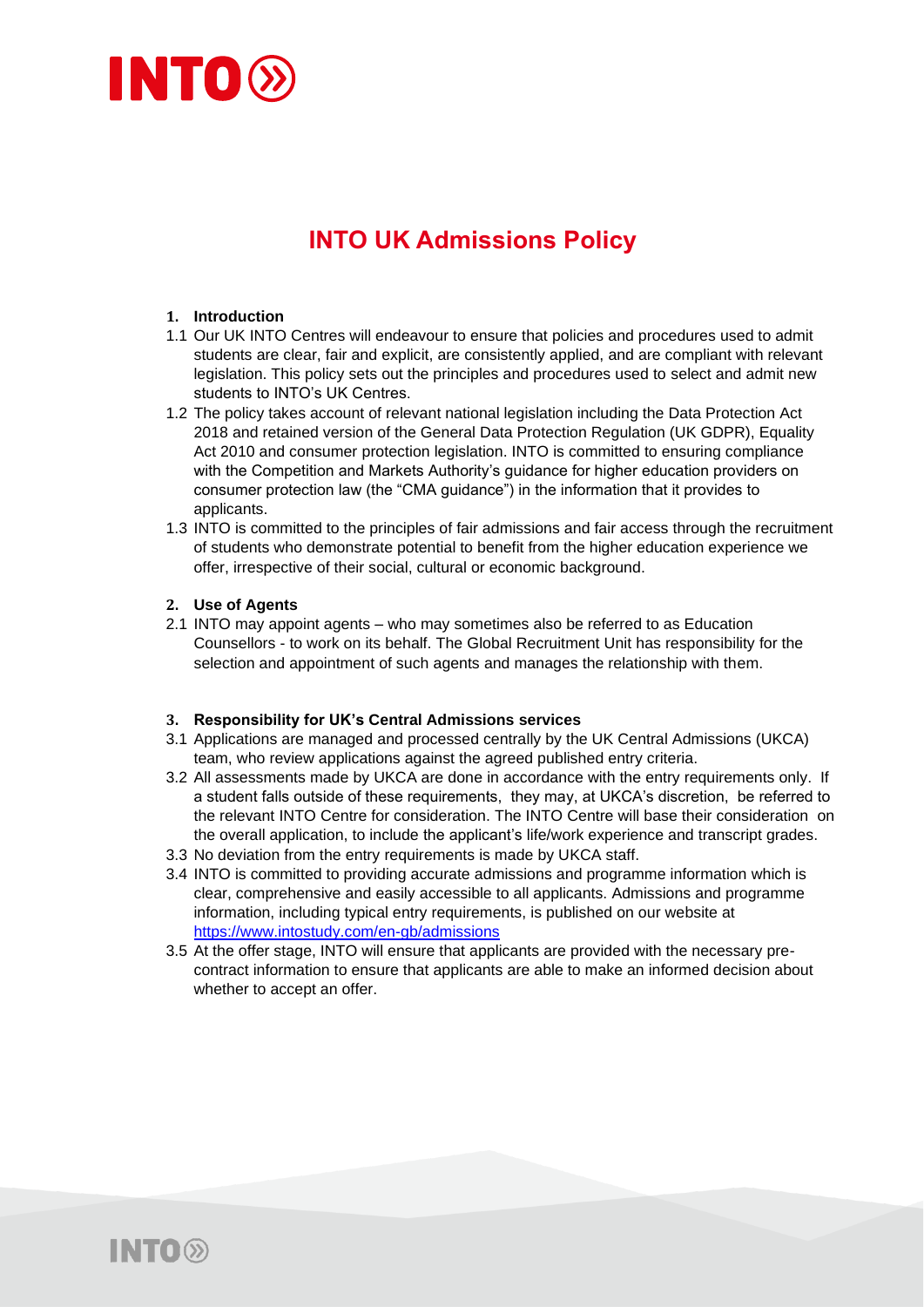# **4. Selection Criteria**

- 4.1 INTO welcomes applications from appropriately qualified students offering a wide range of qualifications. Applications may be submitted via an appointed agent (or Education Counsellor) of INTO or by the student themselves, using the online application form at instudy.com, the Partner Portal, or application forms which can be found in INTO brochures and other programme marketing materials.
- 4.2 INTO will consider applications against published entry requirements based on their academic and English language grades to date, predicted academic grades and other evidenced information that is required for the programme to which the applicant has applied.
- 4.3 In addition to academic qualifications, when selecting applicants INTO may also take into account information provided within a personal statement and/or reference, particularly where this reveals extenuating or mitigating circumstances which may have affected academic performance.
- 4.4 Any documents submitted as part of an application to a programme of study at an INTO Centre which are written in a language other than English should be accompanied by a translation, conducted by a certified professional.
- 4.5 INTO reserves the right to invite any applicant to a virtual interview to further assess an applicant's suitability.
- 4.6 INTO programmes that require a portfolio assessment will be referred to the individual INTO Centre for consideration alongside central verification of the applicant's academic and English language grades.
- 4.7 INTO expects that an applicant will provide full and accurate information in order to be considered for admission onto an INTO programme at an UK INTO Centre. INTO reserves the right to reject an application on the basis of integrity in an application or supporting documents, and to withdraw an offer made on the basis of an application that is found to contain fraudulent or plagiarised information, or where it believes information may have been withheld.
- 4.8 Late applications for each intake will be considered at the individual INTO Centre's discretion, and appropriate offers will be made if agreed and places are still available.
- 4.9 When determining entry requirements and assessment processes for programmes and when applicable, INTO will take into account professional body requirements that apply to particular programmes, including statutory safeguarding and fitness to practice requirements.
- 4.10 INTO aims to make decisions on complete applications in a timely manner.
- 4.11 For applicants using an Education Counsellor, all communications regarding the status of an ongoing application will be conducted between INTO and the Education Counsellor. For applicants who are being assisted by INTO's Enrolment Services team, communications will be conducted between INTO and the applicant themselves.
- 4.12 In order to accept an offer of a place on an INTO programme, applicants must return the acceptance forms which constitute part of the materials sent out to them when the offer was made. Formal acceptance of an offer of a place on a programme may also require an initial payment against the full tuition and accommodation fees, along with other requirements as set out in the Terms and Conditions.

# **5. Student visas**

5.1 Applicants requiring a student visa to study in the UK will be issued with a Confirmation of Acceptance for Studies (CAS), provided that they meet the relevant criteria. A CAS is a unique reference number which is assigned and used by UKVI. 'Pre-CAS' checks, mirroring those undertaken by UKVI and designed to minimise visa refusal numbers, are undertaken by both UKCA and the Visa Support Services (VSS) teams during the Admissions process. **Being made an offer to study does not guarantee that an applicant will be issued with a CAS.**

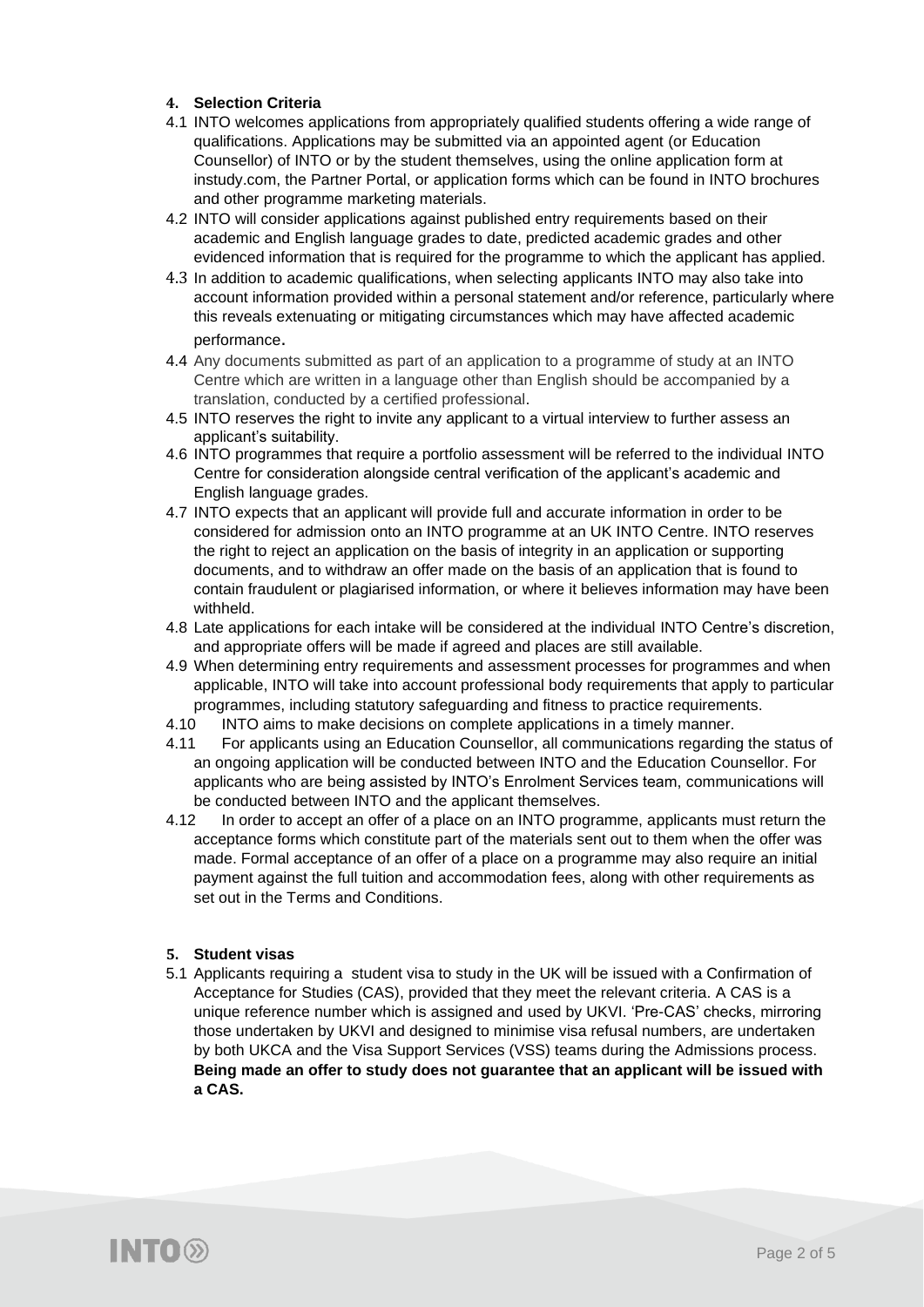5.2 Applicants in receipt of a CAS issued by INTO are expected to use this to apply for a student visa to study their programme in the UK as soon as possible, and should keep UKCA updated about the progress of their visa application (including the outcome of the application), and anticipated arrival date into the UK.

# **6. Communication – public information**

- 6.1 INTO aims to provide clear, accurate and transparent information about its programmes in all of its marketing materials across all medium (i.e. print and digital) enabling applicants to make informed choices. The main source of information on entry requirements can be found in:
	- INTO websites: Student facing B2C [\(www.intostudy.com\)](http://www.intostudy.com/) and Education Advisors portal B2B [\(https://partnerportal2.intoglobal.com/en/\)](https://partnerportal2.intoglobal.com/en/)
	- Centre Brochures
	- Programme leaflets and flyers
- 6.2 Changes to entry requirements post publication of printed materials will be communicated as soon as possible via the INTO websites.

# **7. Deferrals**

- 7.1 Deferring entry to a future intake for the programme of study is recognised as an option, subject to the relevant INTO Centre's terms and conditions. Where an applicant who has already deferred entry subsequently makes a further deferral request, this will be allowed at INTO's discretion.
- 7.2 INTO reserves the right to withdraw an awarded scholarship and or incentive discount, in the event that an applicant elects to defer entry to a subsequent intake.

# **8. Under 18s**

8.1 Successful applications who will not have reached the age of 18 years at the point their programme begins should be aware that they are applying to study in an adult environment. INTO may be required to restrict some of the applicant's activities until they reach the age of 18. The relevant policy can be found [here](https://media.intostudy.com/image/upload/v1612522089/Marketing_Team/LON/PDFs/Under_18_Policies/INTO_LON_Safeguarding___Child_Protection_Policy.pdf)

# **9. Equality and Diversity**

- 9.1 INTO is committed to promoting equality and diversity, including within its admissions processes. As part of this commitment, INTO will ensure that people are treated solely on the basis of their abilities and potential, regardless of age, disability, gender reassignment or trans identity, marriage or civil partnership, pregnancy or maternity, race, religion or belief, sex, sexual orientation, trade union membership or non-membership, socio-economic background, or any other inappropriate distinction.
- 9.2 Notwithstanding the above, in the course of the application process INTO will ask applicants to disclose certain information, which may include disclosing details of any relevant criminal convictions. INTO retains the right to refuse entry to any applicant with a criminal conviction that may jeopardise the applicant's ability to obtain a visa to study in the UK, or that may jeopardise the security and safety of INTO's students and staff, or where professional body requirements related to programme specific regulations apply. These checks are solely in line with our immigration compliance responsibilities, as this information is a mandatory part of the CAS application process for applicants who require visa sponsorship to study in the UK.
- 9.3 Consideration of support requirements for applicants with disabilities will remain entirely separate to the academic assessment against entry criteria.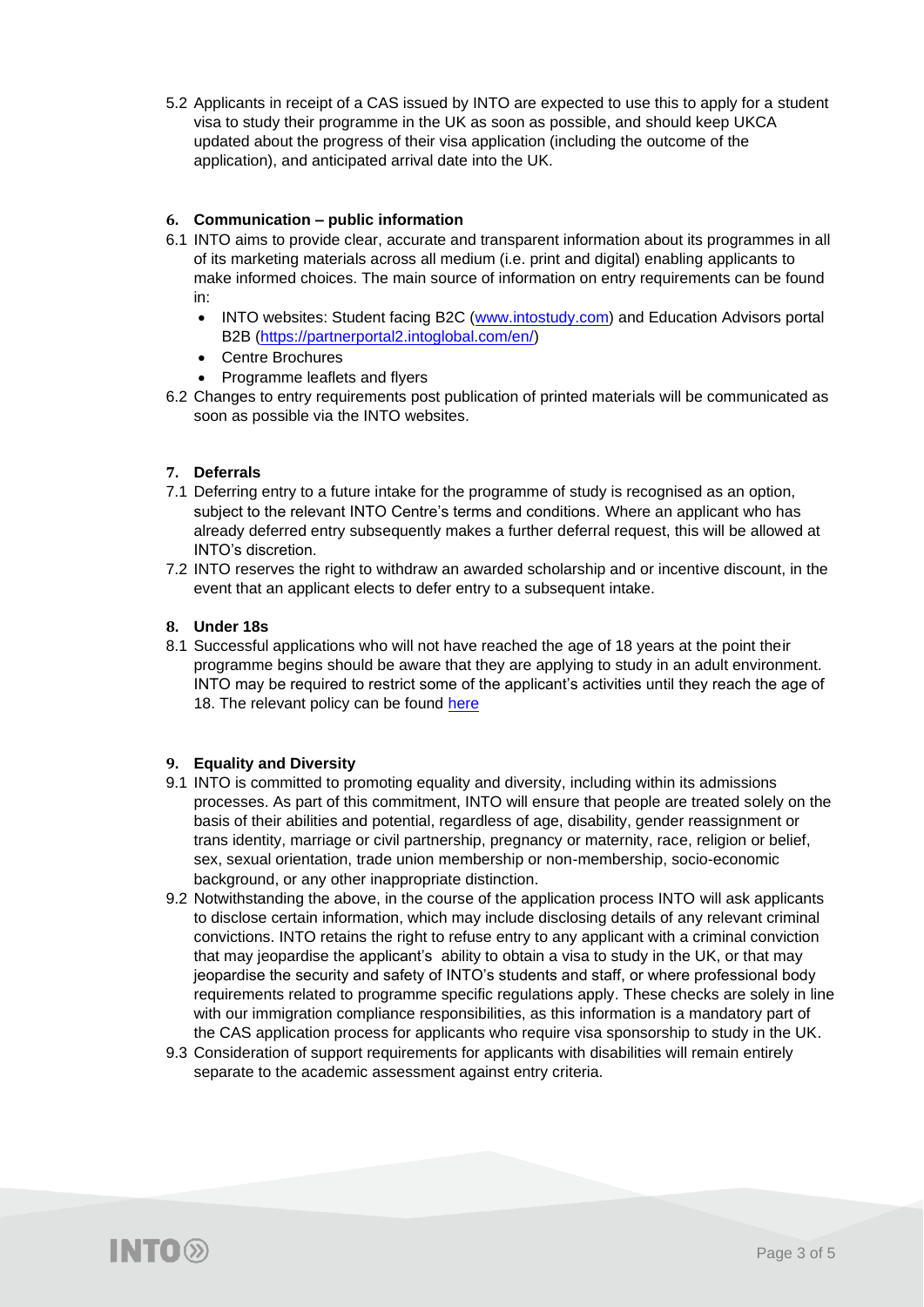#### 10. **Student protection –closures and/or changes to programmes**

- 10.1 In exceptional circumstances INTO may close a programme, when it is not viable to run or when the student experience will be compromised.<br>10.2 If a programme does close at one of our Centres.
- If a programme does close at one of our Centres, INTO will inform affected applicants and identify suitable alternatives as soon as possible and without undue delay. Student's rights, and INTO's obligations, in the event of programme closures and other exceptional occurrences are laid out in INTO's Student Protection Plan (see link below).
- 10.3 INTO undertakes a continuous review of its programmes and services to ensure quality enhancement and sometimes it may be necessary to make changes. INTO recognises that making an application to higher education is an important decision and we are committed to communicating any changes to programme information such as location, mode or teaching method, as soon as is possible and wherever possible before an offer is made and accepted. If such changes are made, INTO's websites will also be updated to reflect the changes. These changes will usually be for one or more of the following or similar reasons:
	- To make updates to programmes to reflect best practice or new academic developments and to refresh curricula to ensure their currency for the benefit of students.
	- To improve and enhance students' experience of a programme or to incorporate changes arising from student feedback for the benefit of students.
	- To meet external, professional or accrediting body requirements.
	- To safeguard academic standards, for example, in response to external examiner feedback.
	- As a result of minimum numbers for the programme not being met and as such the student experience is compromised.
- 10.4 INTO recognises that the acceptance of an offer by a student concludes a contract between the student and INTO, and that any subsequent changes must comply with consumer protection law.

# 11. **Fees**

- 11.1 INTO UK Centre fees will be published on INTO websites: [www.intostudy.com](http://www.intostudy.com/) and <https://partnerportal2.intoglobal.com/en/>
- 11.2 INTO requires all applicants to provide evidence that they have access to sufficient funds to pay tuition fees and living expenses during their studies. INTO may also require applicants to pay an initial payment deposit for tuition and accommodation fees, details of which are set out in INTO's Terms and Conditions at [https://www.intostudy.com/en/terms.](https://www.intostudy.com/en/terms)

#### **12. Data Protection**

Application data is recorded, held and processed in accordance with the requirements of the Data Protection Act 2018 and the UK GDPR. The information given on the application form will be used to enable INTO to perform a contract with the applicant, to comply with legal obligations, and for INTO's legitimate interests. Further details of how INTO will process an applicant's data can be found in the relevant Privacy Notice at [https://www.intostudy.com/en/legal-and-privacy-policy.](https://www.intostudy.com/en/legal-and-privacy-policy)

#### 13. **Feedback, appeals and complaints.**

13.1 It is recognised that occasionally applicants may have reason to question or express an opinion to INTO about its decision or the way in which their application has been handled, but only if there is significant new information which for good reason was not made available either on the original application or during the application procedure. For the avoidance of doubt, applicants shall have no right of appeal against a decision not to offer them a place on an INTO